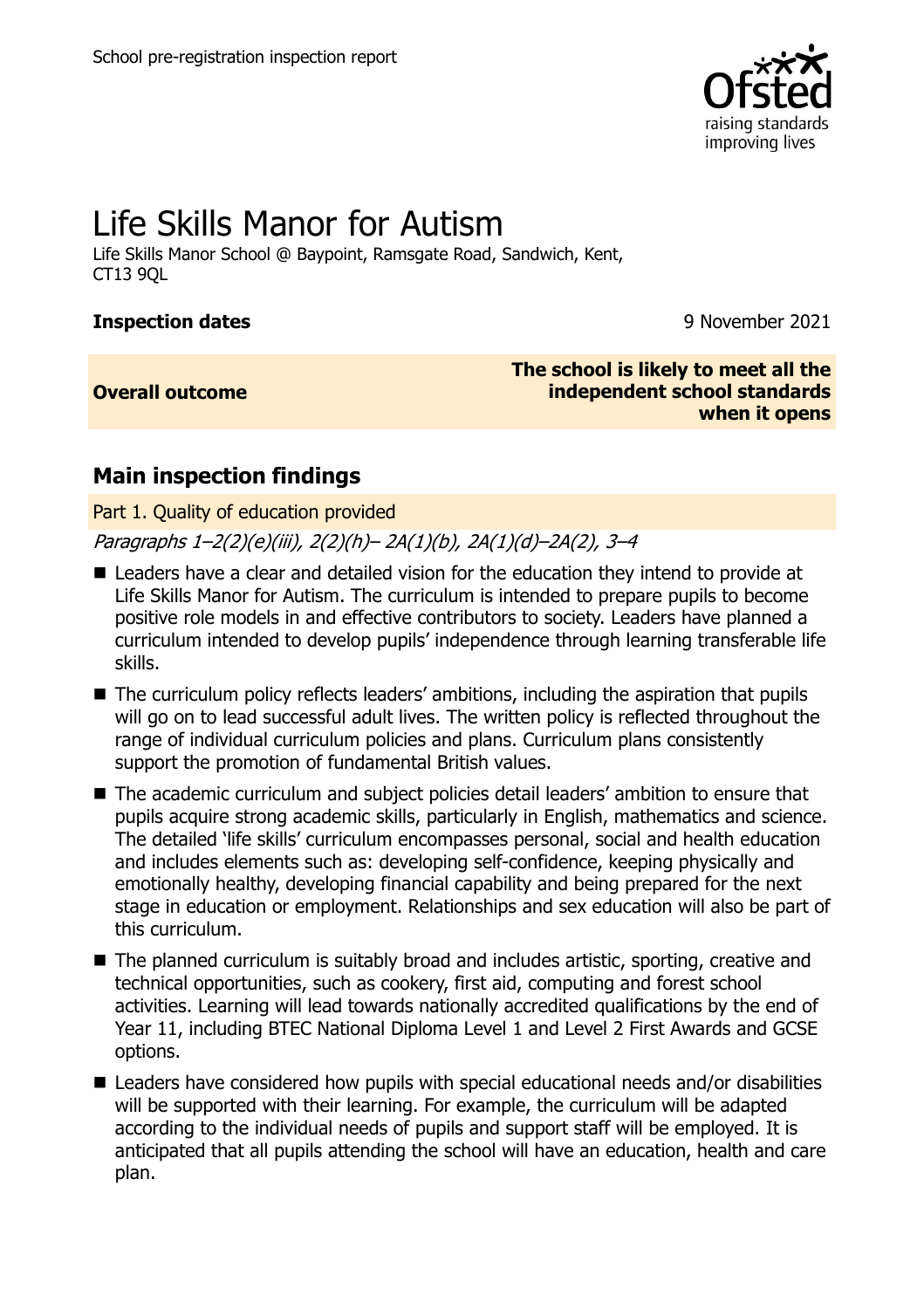

- The headteacher and the appointed class teacher both possess extensive relevant experience of teaching pupils with autism spectrum disorder. They also have relevant subject knowledge and leadership experience. Staff are experienced in assessing pupils' learning and approaches are set out suitably in planning and policy documents. Assessment information will be shared routinely and regularly with parents and carers both informally as well as more formally through written reports and parent consultation events.
- Leaders are adamant that pupils will receive expert careers advice and quidance and some links with possible providers of work experience are already established. Leaders have thought about the need to offer broad and impartial advice. 'Careersthinking' will feature as a routine aspect of the curriculum for pupils throughout the school.
- The proposed school is likely to meet this part of the independent school standards if granted permission to open.

#### Part 2. Spiritual, moral, social and cultural development of pupils

#### Paragraph 5–5(d)(iii)

- Leaders and staff will promote pupils' spiritual, moral, social and cultural (SMSC) development effectively through the taught curriculum and through establishing a strong ethos of tolerance and respect between staff and pupils.
- The understanding and embodiment of 'life skills' sits at the heart of the school ethos. Many of the curriculum details demonstrate the importance of SMSC at this school. For example, there are wide opportunities planned for pupils to work in different groups and in different environments, such as in building an outdoor shelter, or in cooking food from different cultures and sharing this with visitors.
- The proprietor, the headteacher and the chair of the governing body articulate a clear sense of the ethos of the school. Building positive relationships and teamwork that develop pupils' confidence are very much part of the 'life skills' curriculum. Parents and families will be regular, welcome visitors to the school. Leaders see the engagement of families as an important ingredient in securing pupils' long-term success.
- Leaders understand that pupils attending the school may be vulnerable to negative suggestion and influence and will ensure that pupils are not exposed to partisan political or religious views.
- The school is likely to meet all of the requirements in this part of the standards.

Part 3. Welfare, health and safety of pupils

#### Paragraphs  $6 - 7(b)$ ,  $9 - 16(b)$

■ Arrangements for safeguarding are robust. The headteacher, proprietor and chair of the governing body are all knowledgeable about key safeguarding documents and roles. The single central record is set up and is fully compliant. Safe recruitment processes have been followed carefully.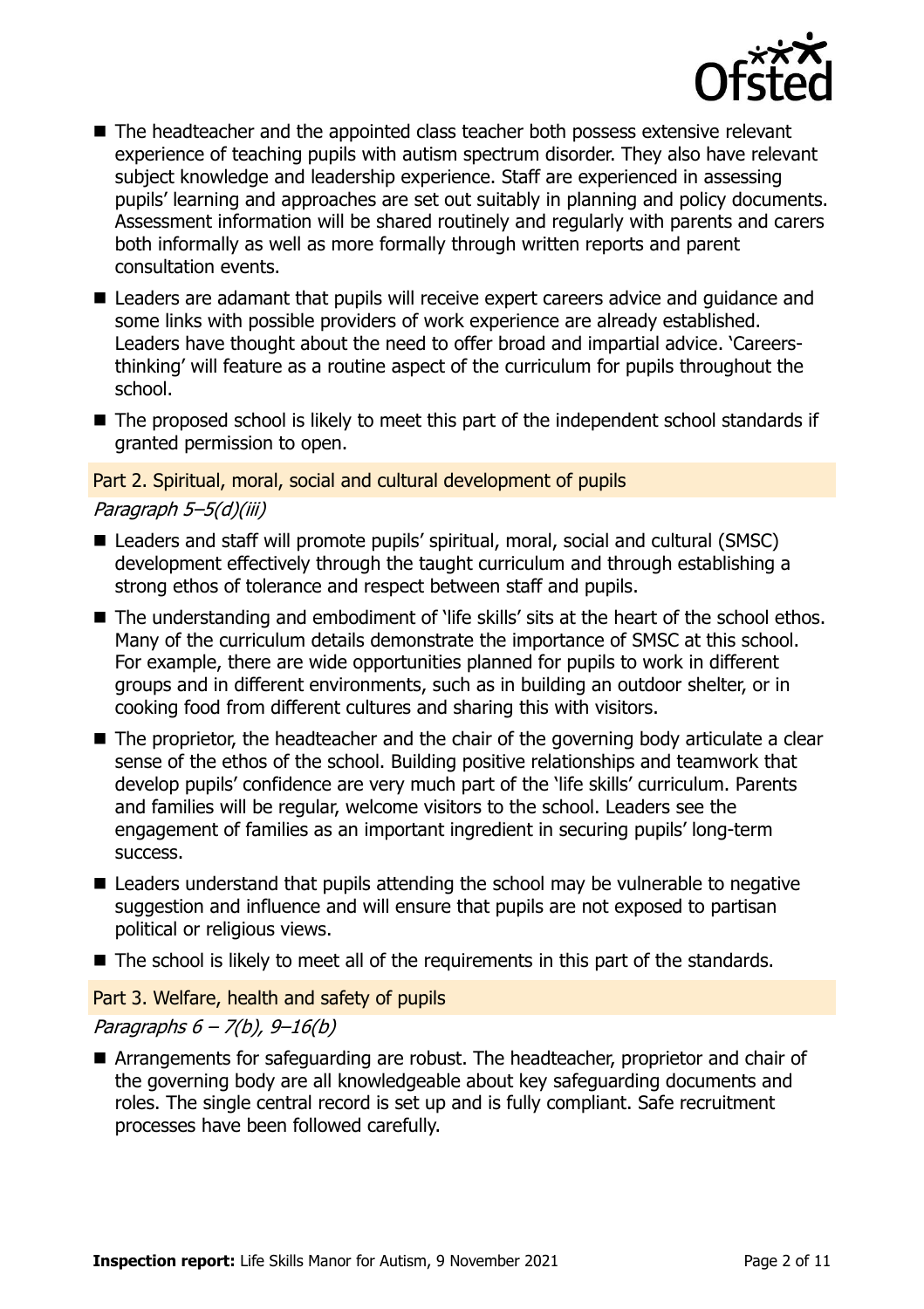

- The written safeguarding policy is comprehensive and meets relevant legislation and statutory guidance requirements. Intended procedures for identifying and acting upon safeguarding concerns are clear.
- The policy provides helpful information and direction to staff, leaders, parents and carers. It is available on the school website.
- The headteacher is the designated safeguarding lead. He is trained and has experience of this role. Leaders understand the need to provide training for all staff as they are recruited. Plans also exist for keeping all staff's knowledge up to date over time.
- Behaviour and anti-bullying policies are in place. Leaders' aspirations for a harmonious and collaborative community are reflected in these documents. Positive recognition and rewards, including activities such as a game of pool with the headteacher, are an important feature of the school's approach.
- Admissions and attendance registers will be maintained in accordance with paragraph 15 of the standards. Leaders are determined that pupils will attend well and will monitor this closely.
- Supervision of pupils is carefully considered, and risk identified. The school is situated within a large building and not all entrances and exits are secure. Appropriate risk assessments are in place.
- The school has health and safety and risk assessment policies that are fit for purpose and appropriately reflect legislation. Whilst the headteacher will take responsibility for the school site on a daily basis, experts will be commissioned when necessary, for example to check electrical appliances.
- Fire safety has been considered. There is a recent detailed fire risk assessment and appropriate, checked equipment is located at key points around the school.
- There is a first aid policy and first aid arrangements are fit for purpose. Staff will undertake training as they are recruited. First aid is one of the key themes in the school's 'life skills' curriculum, reflecting leaders' desire that pupils should be ready and able to make a positive contribution to society.
- The school is likely to meet all of the requirements of this part of the standards.

#### Part 4. Suitability of staff, supply staff, and proprietors

Paragraphs 17–18(2)(e), 18(3), 20(6)–20(6)(c), 21(1)–21(3)(b), 21(6)–21(7)(b)

- Leaders are confident, but not complacent, in their knowledge of checks required to be completed on prospective employees and those responsible for governance. Records of recruitment processes to date, seen by the inspector, were meticulous.
- At the time of inspection, the single central record was fully compliant. Leaders demonstrate understanding of the requirements of Part 4.
- Leaders do not intend to use supply agency staff.
- The requirements of these parts of the independent standards are likely to be met.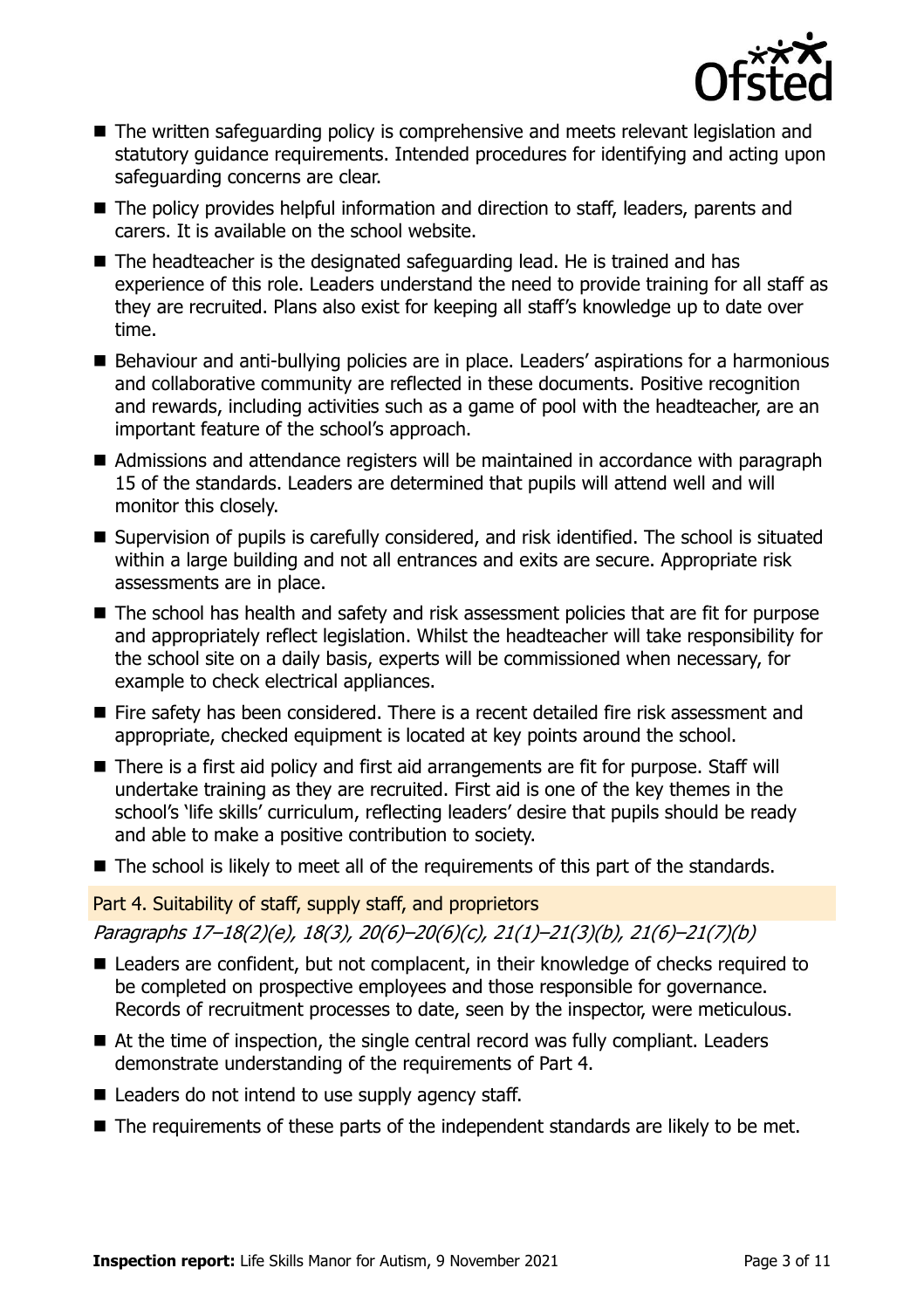

#### Part 5. Premises of and accommodation at schools

#### Paragraphs 22–24(1)(b), 24(2), 25–29(1)(b)

- The school will occupy a former sports and social club building. The school is accessed via its own secure entrance. The school office and main classrooms also exist within the secure area of the building. The sports hall, the kitchen and some other spaces offer access to the wider building. These areas will continue to be used, occasionally, by members of the public. Suitable risk assessments are in place.
- Teaching spaces are freshly decorated and furnished. Rooms are bright and light, with views over expansive playing fields. The number and size of rooms ready for use is suitable for up to 22 pupils.
- The school has appropriate toilet facilities with hot and cold running water. The temperature of the hot water did not pose a scalding risk. Drinking water is readily available and is labelled as such.
- Showers and changing facilities are available within the sports complex and will be available for pupils' sole use at certain times.
- The medical room is fit for purpose, with hand-washing facilities and a toilet close by.
- The outside space available to pupils is large. The area has boundary fencing. There is also a multi-sports court, where it is anticipated pupils will spend their breaktimes.
- This part of the independent school standards is likely to be met.

#### Part 6. Provision of information

#### Paragraph 32(1)– 2(1)(d), 32(1)(f)–32(2)(b), 32(2)(b)(ii)–32(5)

- Leaders understand the range of information that they are required to make available to prospective pupils, parents and stakeholders. Much information is already available on the school website. For example, contact details for school leaders and safeguarding, curriculum, complaints and behaviour policies are easy to find. The school website is welcoming and straightforward to navigate. Leaders are ensuring that it is kept updated.
- Leaders are aware of the requirements of Part 6. They are aware of the importance of effective communication. As well as plentiful opportunities for informal dialogue, formal plans are in place for reporting termly on pupils' academic attainment and progress. These reports will take the form of written feedback and parent consultation events.
- The school is likely to meet this part of the independent school standards.

#### Part 7. Manner in which complaints are handled

#### Paragraph 33–33(k)

- The school's complaints policy and procedures are fit for purpose. They set out clear timescales for the management of any complaint and who will consider them.
- The complaints policy allows for complaints to be resolved informally wherever possible. When necessary, procedures for escalating complaints to more formal processes are clearly laid out.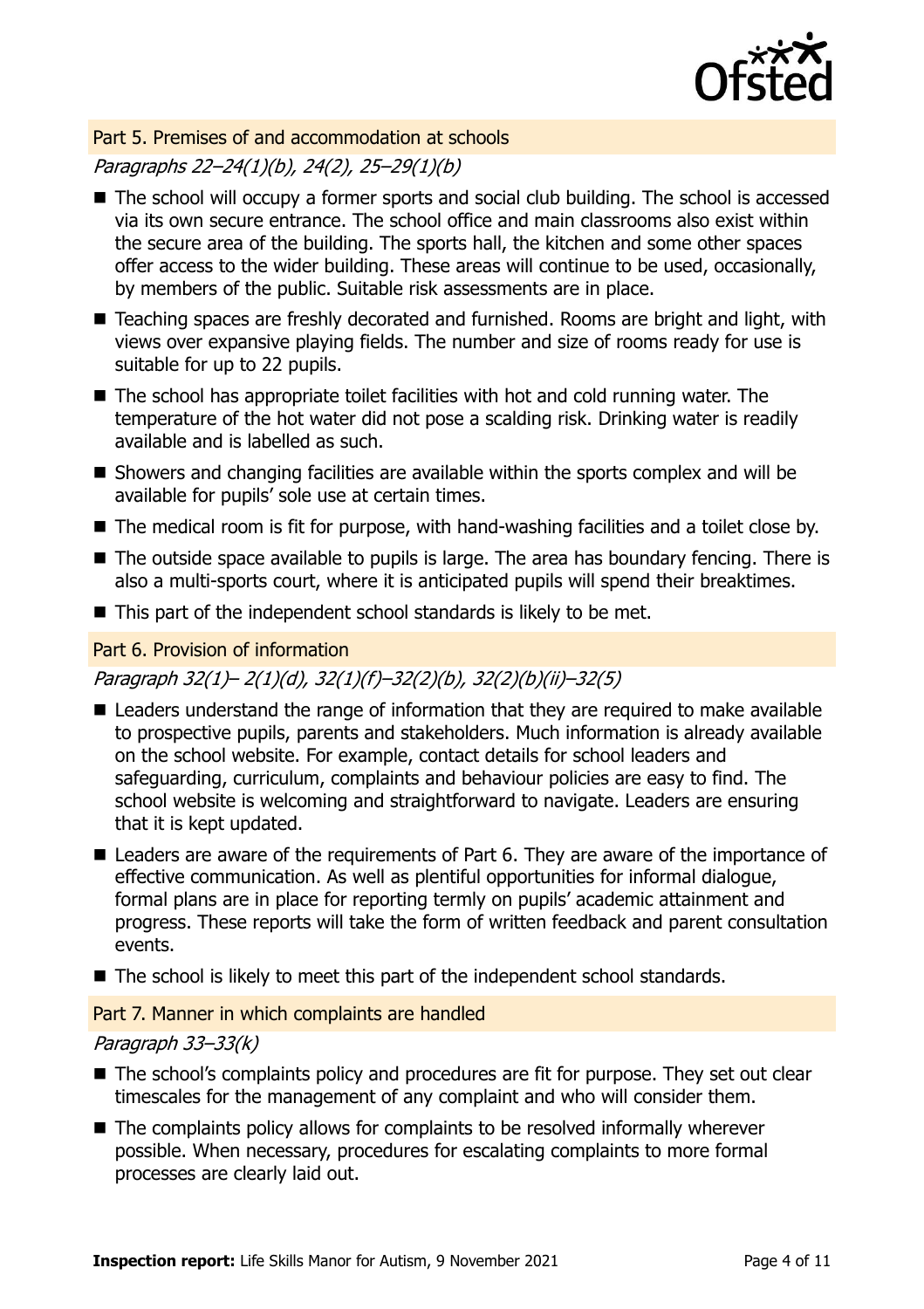

■ The requirements of this part of the independent school standards are likely to be met.

Part 8. Quality of leadership in and management of schools

Paragraph 34(1)–34(2)

- Leaders' ambition to establish an inspiring and engaging special school for pupils with autism spectrum disorder is readily evident. Work completed to date, including the refurbishment of buildings and the development of policies, has all been to exacting standards.
- Leaders have extensive relevant experience, in terms of teaching, leadership and governance. This includes experience of leadership in maintained and independent special schools. The one teacher recruited at the time of inspection is also highly experienced in teaching pupils with autism spectrum disorder.
- At the time of inspection one governor had been recruited. This governor brings expertise in school leadership as well as in governance. Leaders are in the process of recruiting a wider governing body.
- Leaders are likely to meet this part of the independent school standards.

Schedule 10 of the Equality Act 2010

■ Leaders have produced a helpful accessibility plan that meets the requirements of schedule 10 of the Equality Act 2010.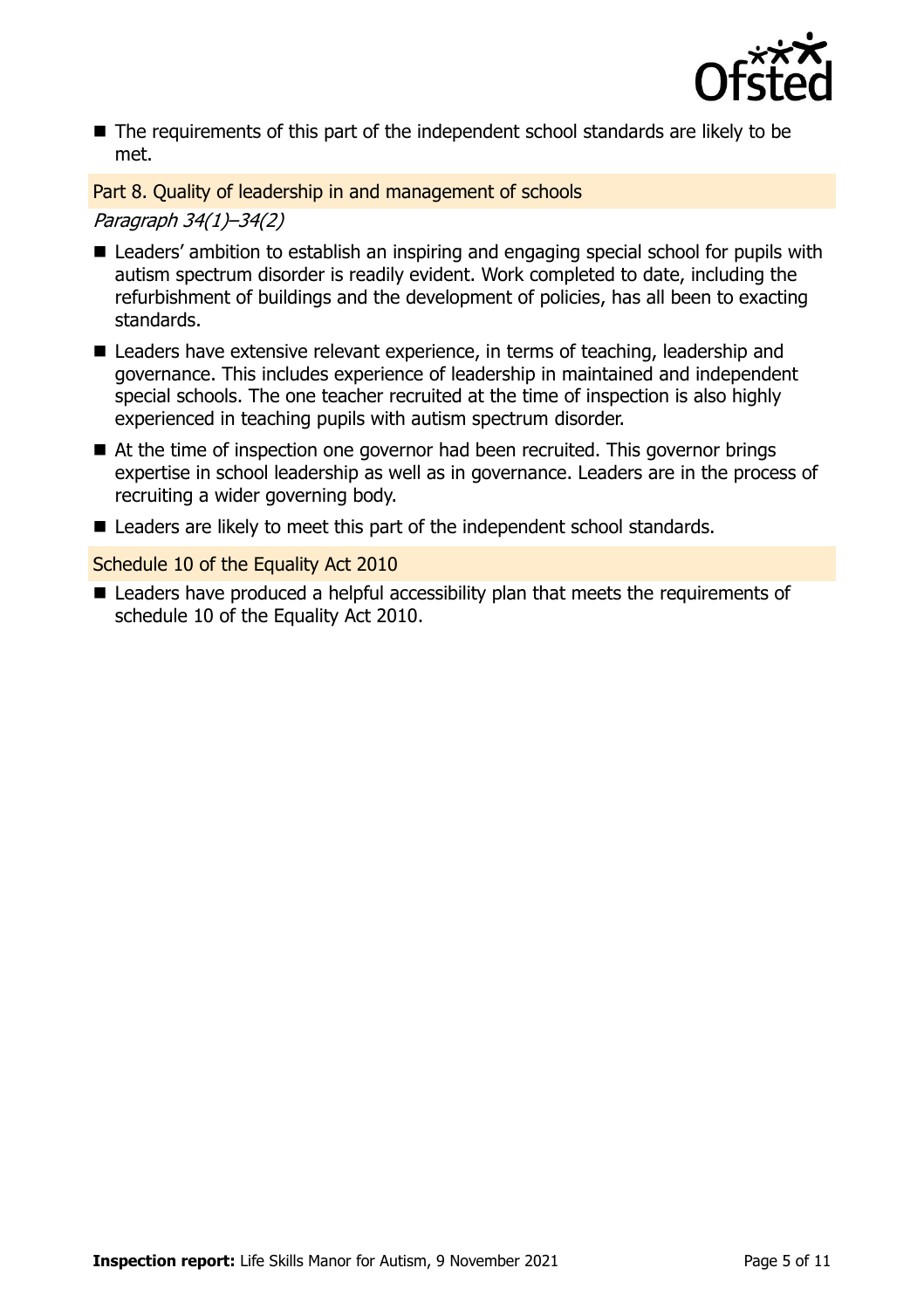

## **Compliance with regulatory requirements**

The school is likely to meet the requirements of the schedule to the Education (Independent School Standards) Regulations 2014 ('the independent school standards') and associated requirements.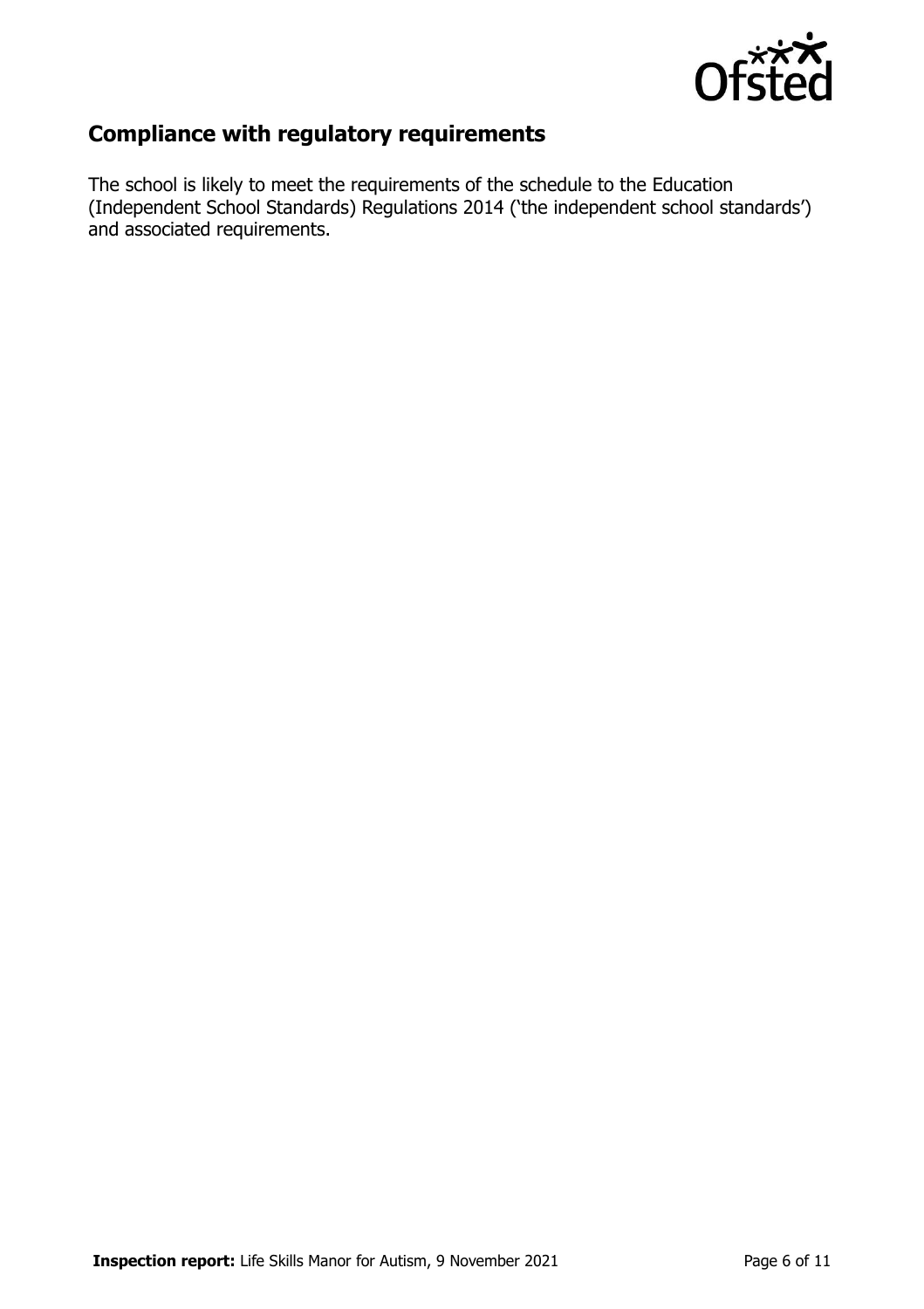

## **Proposed school details**

| Unique reference number  | 148860   |
|--------------------------|----------|
| DfE registration number  | 886/6168 |
| <b>Inspection number</b> | 10209905 |

This inspection was carried out under section 99 of the Education and Skills Act 2008, the purpose of which is to advise the Secretary of State for Education about the school's likely compliance with the independent school standards that are required for registration as an independent school.

| Type of school                       | Independent                |
|--------------------------------------|----------------------------|
| <b>School status</b>                 | Independent special school |
| Proprietor                           | Life Skills Manor Ltd      |
| Chair                                | Paul Barrett               |
| <b>Headteacher</b>                   | Paul Barrett               |
| Annual fees (day pupils)             | £48,000                    |
| Telephone number                     | 01304 747464               |
| Website                              | www.lifeskillsmanor.co.uk  |
| <b>Email address</b>                 | paul@lifeskillsmanor.co.uk |
| Date of previous standard inspection | Not previously inspected   |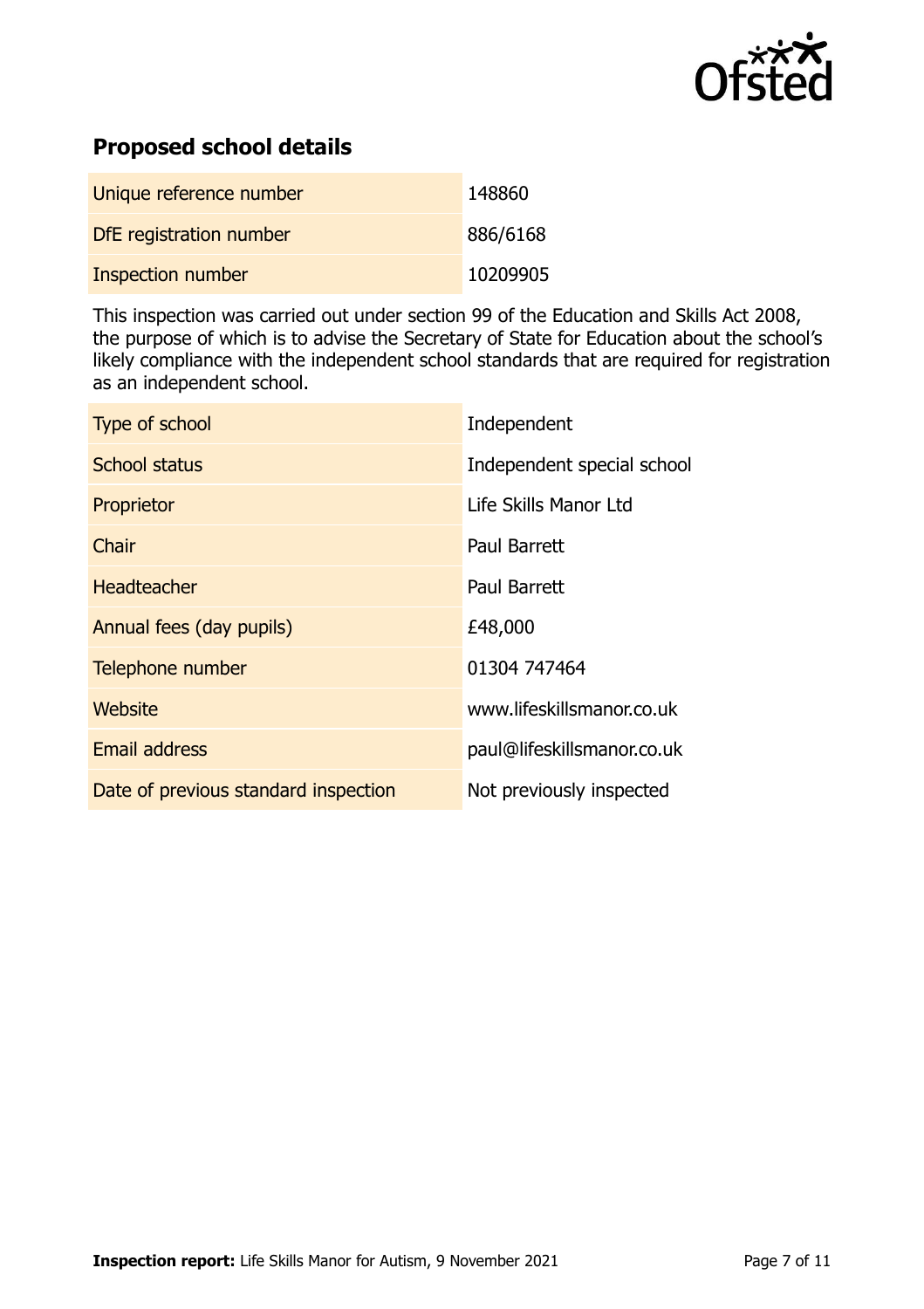

## **Pupils**

|                                        | <b>School's current</b><br>position | School's<br>proposal | Inspector's<br>recommendation |
|----------------------------------------|-------------------------------------|----------------------|-------------------------------|
| Age range of pupils                    | Not applicable                      | 10 to 16             | 10 to 16                      |
| Number of pupils on the<br>school roll | Not applicable                      | 22                   | 22                            |
| <b>Pupils</b>                          |                                     |                      |                               |

|                                                                                                              | <b>School's current position</b> | <b>School's proposal</b> |
|--------------------------------------------------------------------------------------------------------------|----------------------------------|--------------------------|
| Gender of pupils                                                                                             | Not applicable                   | Mixed                    |
| Number of full-time<br>pupils of compulsory<br>school age                                                    | Not applicable                   | 22                       |
| Number of part-time<br>pupils                                                                                | Not applicable                   | 0                        |
| Number of pupils with<br>special educational<br>needs and/or disabilities                                    | Not applicable                   | 22                       |
| Of which, number of<br>pupils with an<br>education, health and<br>care plan                                  | Not applicable                   | Up to $22$               |
| Of which, number of<br>pupils paid for by a local<br>authority with an<br>education, health and<br>care plan | Not applicable                   | Up to $22$               |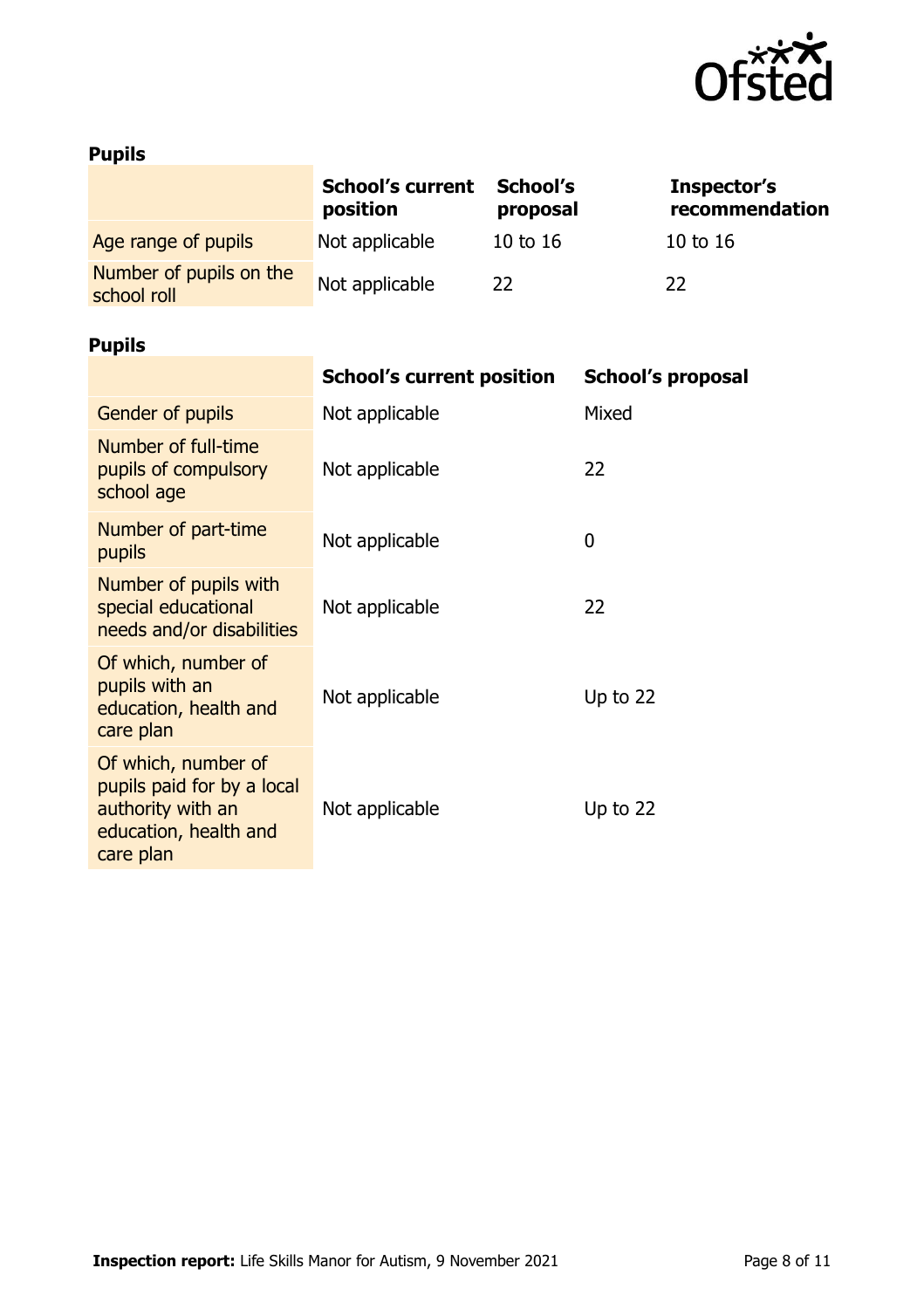

#### **Staff**

|                                                  | <b>School's current position</b> | <b>School's proposal</b> |
|--------------------------------------------------|----------------------------------|--------------------------|
| Number of full-time<br>equivalent teaching staff | Not applicable                   | 9                        |
| Number of part-time<br>teaching staff            | Not applicable                   |                          |
| Number of staff in the<br>welfare provision      | Not applicable                   |                          |

#### **Information about this proposed school**

- Life Skills Manor for Autism intends to provide full-time education for pupils aged 10 to 16 who have a diagnosis of autism spectrum disorder.
- The school will have a focus on developing pupils 'life skills'. The life skills curriculum will sit alongside traditional curriculum content.
- The school will have a proprietorial body. One member of the proprietorial body is also the headteacher. The proposed school currently has one governor. It is intended that there will be a governing body, with approximately six members.
- The proposed school will occupy part of a sports and social club premises, known as Bay Point. The premises are located between Sandwich and Ramsgate, CT13 9QL.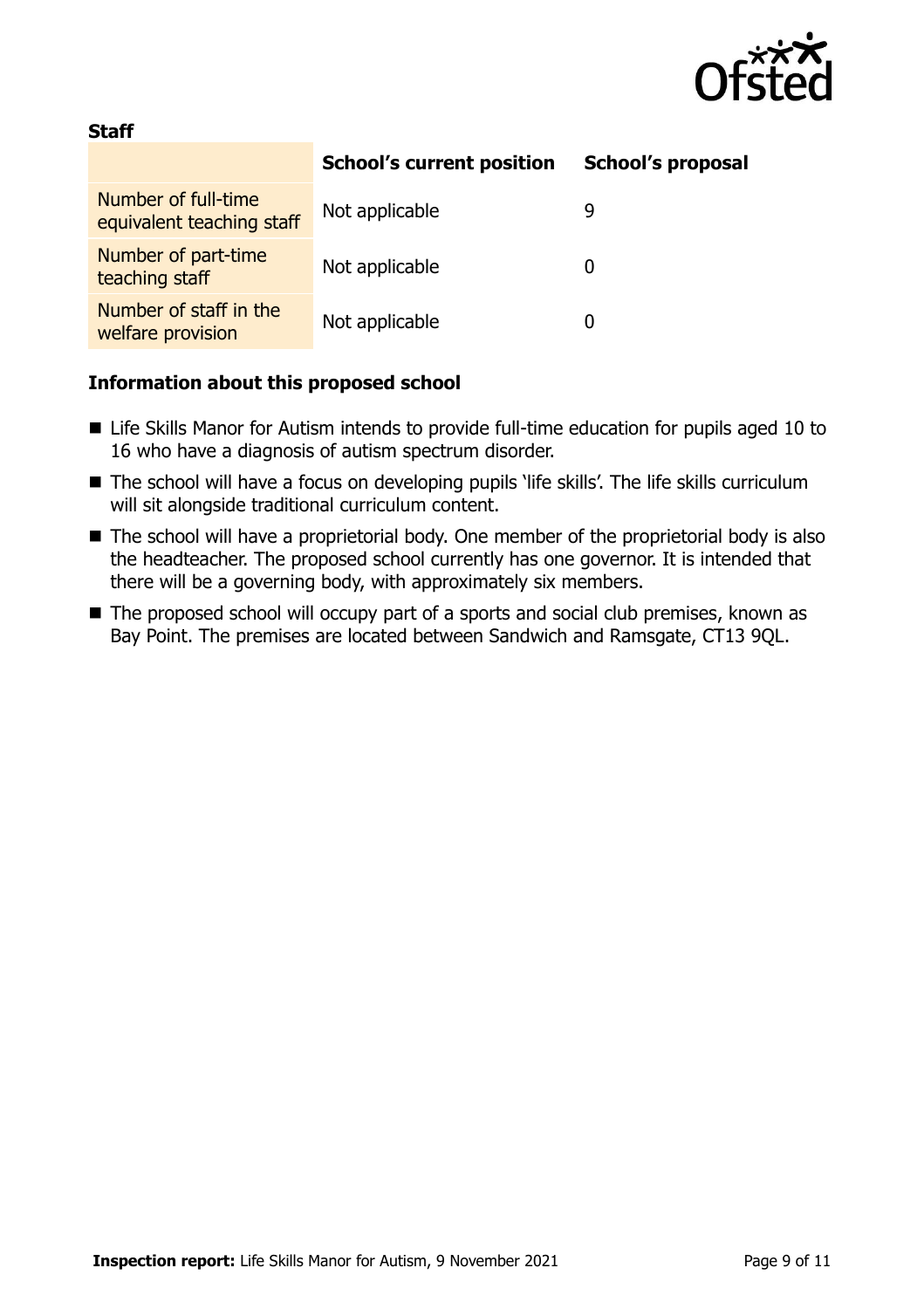

## **Information about this inspection**

- This inspection was commissioned by the Department for Education in response to an application from the proprietor body to open a school.
- This was the first pre-registration inspection of the proposed school. The purpose of the inspection was to check whether the proposed school is likely to meet the Education (Independent School Standards) Regulations 2014. Schools must comply with the independent school standards to be registered.
- The inspection focused on compliance with the regulatory requirements of the independent school standards, as well as safeguarding procedures and Schedule 10 of the Equality Act 2010.
- The inspector met with the two proprietors, one of whom is also the headteacher. The inspector also met with the first governor to be recruited. The inspector discussed leaders' aims and ambitions for the proposed school and scrutinised a wide range of documentation.
- The inspector toured the main school building and other parts of the premises that will be used by pupils and occasionally by members of the public. The inspector also looked at the outside space and facilities.

#### **Inspection team**

Hilary Macdonald, lead inspector **Her Majesty's Inspector**